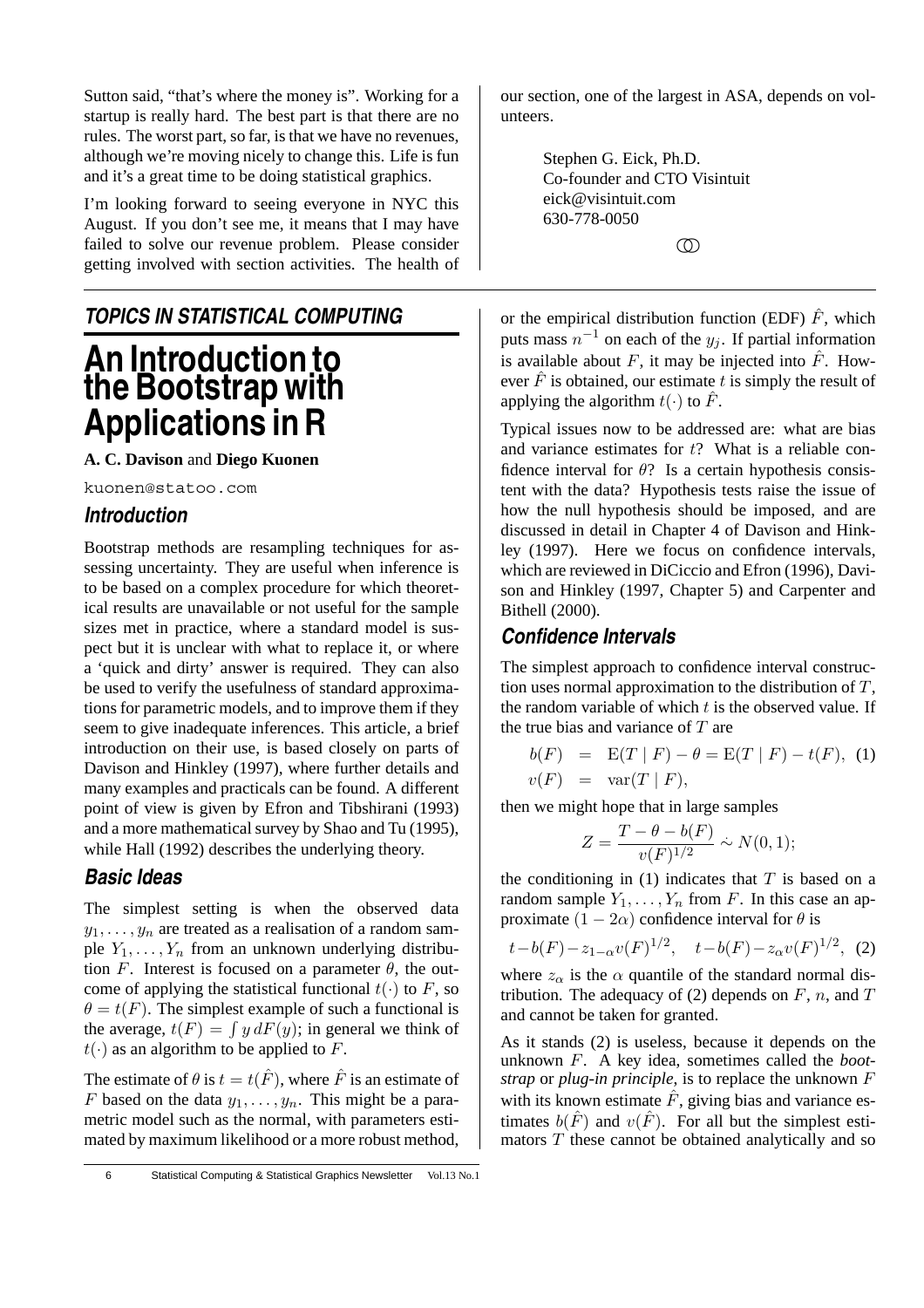simulation is used. We generate  $R$  independent bootstrap samples  $Y_1^*, \ldots, Y_n^*$  by sampling independently from  $\hat{F}$ , compute the corresponding estimator random variables  $T_1^*, \ldots, T_R^*$ , and then hope that

$$
b(F) \quad \doteq \quad b(\hat{F}) = \mathcal{E}(T \mid \hat{F}) - t(\hat{F}) \tag{3}
$$

$$
\doteq R^{-1} \sum_{r=1}^{R} T_r^* - t = \bar{T}^* - t,\tag{4}
$$

$$
v(F) \quad \doteq \quad v(\hat{F}) = \text{var}(T \mid \hat{F}) \tag{5}
$$

$$
\dot{=} \quad \frac{1}{R-1} \sum_{r=1}^{R} (T_r^* - \bar{T}^*)^2. \tag{6}
$$

There are two errors here: statistical error due to replacement of F by  $\hat{F}$ , and simulation error from replacement of expectation and variance by averages. Evidently we must choose  $R$  large enough to make the second of these errors small relative to the first, and if possible use  $b(F)$  and  $v(F)$  in such a way that the statistical error, unavoidable in most situations, is minimized. This means using approximate pivots where possible.

If the normal approximation leading to (2) fails because the distribution of  $T - \theta$  is not close to normal, an alternative approach to setting confidence intervals may be based on  $T - \theta$ . The idea is that if  $T^* - t$  and  $T - \theta$  have roughly the same distribution, then quantiles of the second may be estimated by simulating those of the first, giving  $(1 - 2\alpha)$  *basic bootstrap* confidence limits

$$
t-(T^*_{((R+1)(1-\alpha))}-t),\quad t-(T^*_{((R+1)\alpha)}-t),
$$

where  $T^*_{(1)} < \cdots < T^*_{(R)}$  are the sorted  $T^*_{r}$ 's. When an approximate variance  $\overline{V}$  for  $T$  is available and can be calculated from  $Y_1, \ldots, Y_n$ , *studentized bootstrap* confidence intervals may be based on  $Z = (T - \theta)/V^{1/2}$ , whose quantiles are estimated from simulated values of the corresponding bootstrap quantity  $Z^* = (T^*$  $t)/V^{*1/2}$ . This is justified by Edgeworth expansion arguments valid for many but not all statistics (Hall, 1992).

Unlike the intervals mentioned above, *percentile* and *bias-corrected adjusted* (BCa) intervals have the attractive property of invariance to transformations of the parameters. The percentile intervals with level  $(1-2\alpha)$  is  $(T^*_{((R+1)\alpha)}, T^*_{((R+1)(1-\alpha))})$ , while the BCa interval has form  $(T^*_{((R+1)\alpha')}, T^*_{((R+1)(1-\alpha''))})$ , with  $\alpha'$  and  $\alpha''$  cleverly chosen to improve the properties of the interval. DiCiccio and Efron (1996) describe the reasoning underlying these intervals and their developments.

The BCa and studentized intervals are second-order accurate. Numerical comparisons suggest that both tend to undercover, so the true probability that a 0.95 interval contains the true parameter is smaller than 0.95, and

that BCa intervals are shorter than studentized ones, so they undercover by slightly more.

#### *Bootstrapping in* R

R (Ihaka and Gentleman, 1996) is a language and environment for statistical computing and graphics. Additional details can be found at www.r-project.org. The two main packages for bootstrapping in R are boot and bootstrap. Both are available on the 'Comprehensive R Archive Network' (CRAN, cran.rproject.org) and accompany Davison and Hinkley (1997) and Efron and Tibshirani (1993) respectively. The package boot, written by Angelo Canty for use within  $S$ -Plus, was ported to R by Brian Ripley and is much more comprehensive than any of the current alternatives, including methods that the others do not include. After downloading the package from CRAN and installing the package, one simply has to type require(boot)

at the R prompt. Note that the installation could also performed within R by means of

install.packages(boot) A good starting point is to carefully read the documentations of the R functions boot and boot.ci

?boot

?boot.ci

and to try out one of the examples given in the 'Examples' section of the corresponding help file. In what follows we illustrate their use.

#### *Example*

Figure 1shows data from an experiment in which two laser treatments were randomized to eyes on patients. The response is visual acuity, measured by the number of letters correctly identified in a standard eye test. Some patients had only one suitable eye, and they received one treatment allocated at random. There are 20 patients with paired data and 20 patients for whom just one observation is available, so we have a mixture of paired comparison and two-sample data.

```
blue <- c(4,69,87,35,39,79,31,79,65,95,68,
         62,70,80,84,79,66,75,59,77,36,86,
         39,85,74,72,69,85,85,72)
red <-c(62,80,82,83,0,81,28,69,48,90,63,
      77,0,55,83,85,54,72,58,68,88,83,78,
      30,58,45,78,64,87,65)
acui<-data.frame(str=c(rep(0,20),
          rep(1,10)), red, blue)
```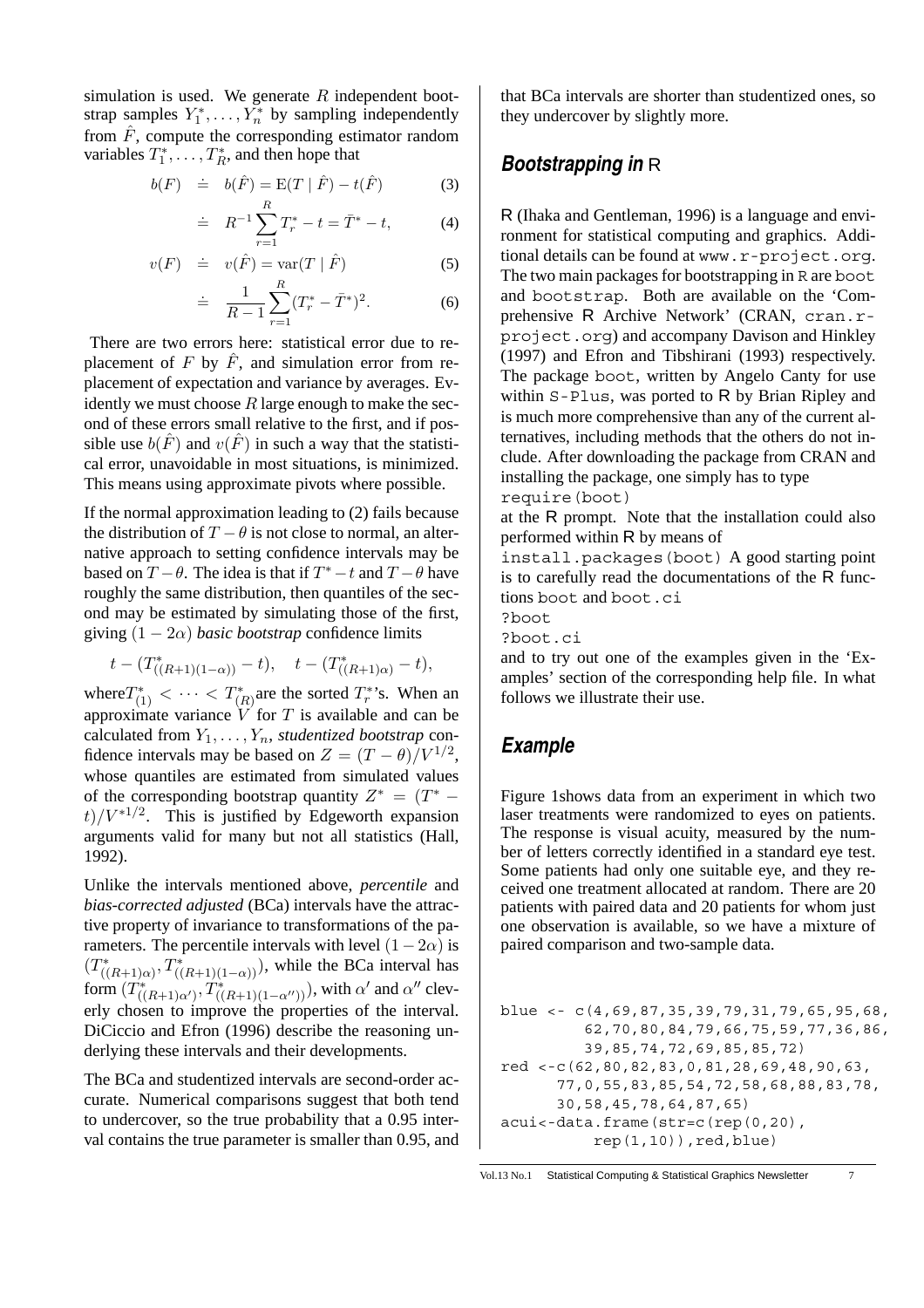

Figure 1:Paired (circles) and unpaired data (small blobs).

We denote the fully observed pairs  $y_j = (r_j, b_j)$ , the responses for the eyes treated with red and blue treatments, and for these  $n_d$  patients we let  $d_i = b_i - r_i$ . Individuals with just one observation give data  $y_i$  =  $(?, b<sub>i</sub>)$  or  $y<sub>i</sub> = (r<sub>i</sub>, ?)$ ; there are  $n<sub>b</sub>$  and  $n<sub>r</sub>$  of these. The unknown variances of the d's, r's and b's are  $\sigma_d^2$ ,  $\sigma_r^2$  and  $\sigma_b^2$ .

For illustration purposes, we will perform a standard analysis for each. First, we could only consider the paired data and construct the classical Student-t 0.95 confidence interval for the mean of the differences, of form  $\bar{d} \pm t_{n-1}(0.025) s_d/n_d^{1/2}$ , where  $\bar{d} = 3.25$ ,  $s_d$  is the standard deviation of the d's and  $t_{n-1}(0.025)$  is the quantile of the appropriate  $t$  distribution. This can be done in R by means of

```
> acu.pd <- acui[acui$str==0,]
> dif <- acu.pd$blue-acu.pd$red
> n <- nrow(acu.pd)
>tmp<-qt(0.025,n-1)*sd(dif)/sqrt(n)
> c(mean(dif)+tmp, mean(dif)-tmp)
[1] -9.270335 15.770335
```
But a Q-Q plot of the differences looks more Cauchy than normal, so the usual model might be thought unreliable. The bootstrap can help to check this. To perform a nonparametric bootstrap in this case we first need to define the *bootstrap function*, corresponding to the algorithm  $t(\cdot)$ :

```
acu.pd.fun <- function(data, i){
 d \leftarrow data[i, l]dif <- d$blue-d$red
 c(mean(dif), var(dif)/nrow(d))
```
A set of  $R = 999$  bootstrap replicates can then be easily obtained with acu.pd.b< boot(acu.pd,acu.pd.fun,R=999) The resulting nonparametric 0.95 bootstrap confidence intervals can be calculated as shown previously or using directly

```
> boot.ci(acu.pd.b,
type=c("norm","basic","stud"))
...
Normal Basic Studentized
(-8.20,14.95) (-8.10,15.05) (-8.66,15.77)
```
The normal Q–Q plot of the  $R = 999$  replicates in the left panel of Figure 2underlines the fact that the Studentt and the bootstrap intervals are essentially equal.

An alternative is to consider only the two-sample data and compare the means of the two populations issuing from the patients for whom just one observation is available, namely

acu.ts<- acui[acui\$str==1,]



Figure 2: Normal Q–Q plots of bootstrap estimate  $t^*$ . Left: for the paired analysis. Right: for the two-sample analysis.

The classical normal 0.95 confidence interval for the difference of the means is  $(\bar{b} - \bar{r}) \pm z_{0.025}(s_b^2/n_b + \bar{s})$  $s_r^2/n_r$ )<sup>1/2</sup>, where  $s_b$  and  $s_r$  are the standard deviations of the b's and r's, and  $z_{0.025}$  is the 0.025 quantile of the standard normal distribution.

```
>acu.ts <- acui[acui$str==1,]
>dif <- mean(acu.ts$blue)-mean(acu.ts$red)
>tmp <- qnorm(0.025)*
     sqrt(var(acu.ts$blue)/nrow(acu.ts)+
     var(acu.ts$red)/nrow(acu.ts))
> c(dif+tmp, dif-tmp)
[1] -13.76901 19.16901
```
The obvious estimator and its estimated variance are

$$
t = \bar{b} - \bar{r}
$$
,  $v = s_b^2/n_b + s_r^2/n_r$ ,

whose values for these data are 2.7 and 70.6. To construct bootstrap confidence intervals we generate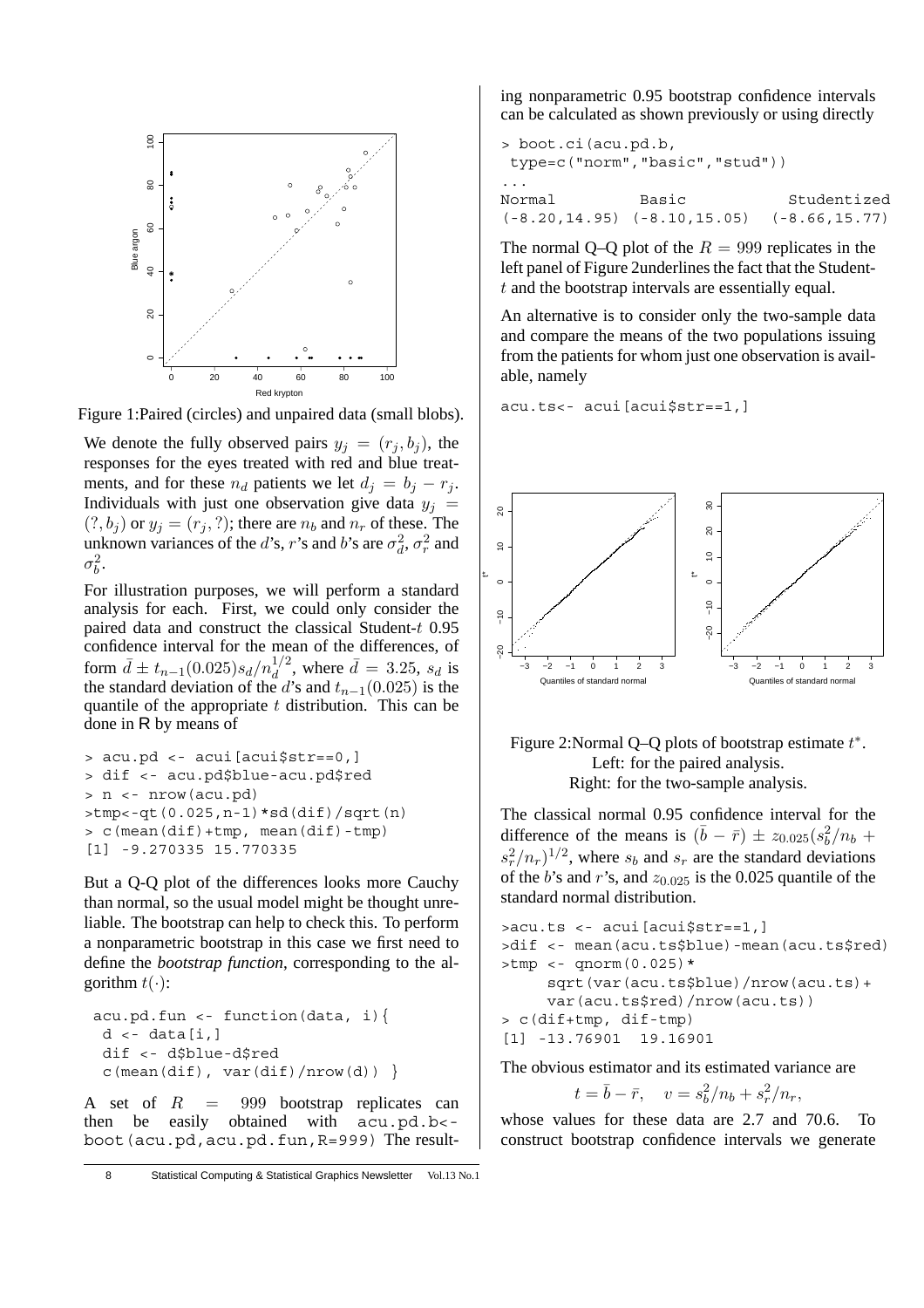$R = 999$  replicates of t and v, with each simulated dataset containing  $n_b$  values sampled with replacement from the bs and  $n_r$  values sampled with replacement from the  $rs$ . In  $\mathsf{R}$  :

```
y<-c(acui$blue[21:30],acui$red[21:30])
acc-data.frame(col=rep(c(1,2),c(10,10)),y)acu.ts.f < - function(data, i)d \leq -\frac{data[i,]}{k}m < - mean(d$y[1:10]) - mean(d$y[11:20])
v <- var(d$y[1:10])/10+var(d$y[11:20])/10
c(m, v)}
acu.ts.boot<-boot(acu,acu.ts.f,R=999,
              strata=acu$col)
```
Here strata=acu\$col ensures stratified simulation. The Q–Q plot of these 999 values in the right panel of Figure 2 is close to normal, and the bootstrap intervals computed using boot.ci differ little from the classical normal interval.

We now combine the analyses, hoping that the resulting confidence interval will be shorter. If the variances  $\sigma_d^2$ ,  $\sigma_r^2$  and  $\sigma_b^2$  of the ds, rs and bs were known, a minimum variance unbiased estimate of the difference between responses for blue and red treatments would be

$$
\frac{n_d\bar{d}/\sigma_d^2 + (\bar{b} - \bar{r})/(\sigma_b^2/n_b + \sigma_r^2/n_r)}{n_d/\sigma_d^2 + 1/(\sigma_b^2/n_b + \sigma_r^2/n_r)}.
$$

As  $\sigma_d^2$ ,  $\sigma_r^2$  and  $\sigma_b^2$  are unknown, we replace them by estimates, giving estimated treatment difference and its variance

$$
t = \frac{n_d \bar{d}/\hat{\sigma}_d^2 + (\bar{b} - \bar{r})/(\hat{\sigma}_b^2/n_b + \hat{\sigma}_r^2/n_r)}{n_d/\hat{\sigma}_d^2 + 1/(\hat{\sigma}_b^2/n_b + \hat{\sigma}_r^2/n_r)},
$$
  

$$
v = \left\{ n_d/\hat{\sigma}_d^2 + 1/(\hat{\sigma}_b^2/n_b + \hat{\sigma}_r^2/n_r) \right\}^{-1}.
$$

Here  $t = 3.07$  and  $v = 4.873^2$ , so a naive 0.95 confidence interval for the treatment difference is  $(-6.48, 12.62)$ .

One way to apply the bootstrap here is to generate a bootstrap dataset by taking  $n_d$  pairs randomly with replacement from  $\hat{F}_v$ ,  $n_b$  values with replacement from  $\hat{F}_b$ and  $n_r$  values with replacement from  $\hat{F}_r$ , each resample being taken with equal probability:

```
acu.f \leftarrow function(data, i)d \leftarrow data[i, ]m <- sum(data$str)
if(length(unique((i)==(1:nrow(data))))!=1)d$blue[d$str==1]<-sample(d$blue,size=m,T)
d$red[d$str==1]<-sample(d$red,size=m,T)dif<- d$blue[d$str==0]-d$red[d$str==0]
d2 <- d$blue[d$str==1]
d3 <- d$red[d$str==1]
```
v1 <- var(dif)/length(dif) v2 <-var(d2)/length(d2)+var(d3)/length(d3)  $v \leftarrow 1/(1/v1+1/v2)$ c((mean(dif)/v1+(mean(d2)-mean(d3))/v2)\*v,v)} acu.b<-boot(acui,acu.f,R=999,strata=acui\$str) boot.ci(acu.b,type=c("norm","basic","stud", "perc","bca"))

giving all five sets of confidence limits. The interested reader can continue the analysis.

#### *Regression*

A linear regression model has form  $y_j = x_j^T \beta + \varepsilon_j$ , where the  $(y_i, x_j)$  are the response and the  $p \times 1$  vector of covariates for the jth response  $y_i$ . We are usually interested in confidence intervals for the parameters, the choice of covariates, or prediction of the future response  $y_+$  at a new covariate  $x_+$ . The two basic resampling schemes for regression models are

• *resampling cases*  $(y_1, x_1), \ldots, (y_n, x_n)$ , under which the bootstrap data are

$$
(y_1,x_1)^*,\ldots,(y_n,x_n)^*,
$$

taken independently with equal probabilities  $n^{-1}$ from the  $(y_j, x_j)$ , and

• *resampling residuals*. Having obtained fitted values  $x_i^{\hat{T}}\hat{\beta}$ , we take  $\varepsilon_i^*$  randomly from centred standardized residuals  $e_1, \ldots, e_n$  and set

$$
y_j^* = x_j^T \hat{\beta} + \varepsilon_j^*, \quad j = 1, \dots, n.
$$

Under case resampling the resampled design matrix does not equal the original one. For moderately large data sets this doesn't matter, but it can be worth bearing in mind if  $n$  is small or if a few observations have a strong influence on some aspect of the design. If the wrong model is fitted and this scheme is used we get an appropriate measure of uncertainty, so case resampling is in this sense robust. The second scheme is more efficient than resampling pairs if the model is correct, but is not robust to getting the wrong model, so careful modelchecking is needed before it can be used. Either scheme can be stratified if the data are inhomogeneous. In the most extreme form of stratification the strata consist of just one residual; this is the *wild bootstrap*, used in nonparametric regressions.

Variants of residual resampling needed for generalized linear models, survival data and so forth are all constructed essentially by looking for the exchangeable aspects of the model, estimating them, and then resampling them. Similar ideas also apply to time series models such as ARMA processes. Additional examples and further details can be found in Davison and Hinkley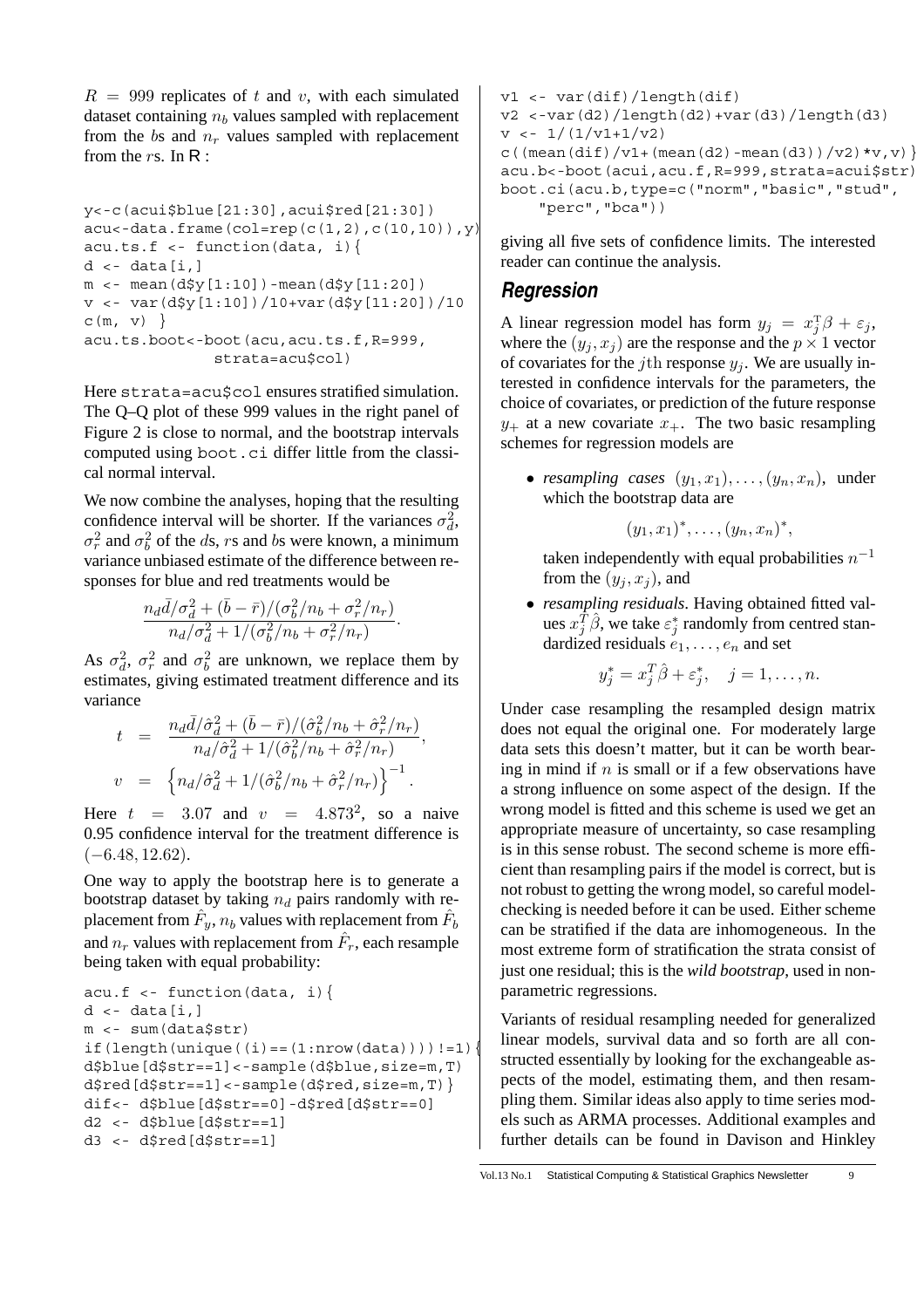(1997, Chapters 6–8). We now illustrate case and residual resampling.

The survival data (Efron, 1988) are survival percentages for rats at a succession of doses of radiation, with two or three replicates at each dose; see Figure 3. The data come with the package boot and can be loaded using

```
> data(survival)
```
To have a look at the data, simply type survival at the R prompt. The theoretical relationship between survival rate (surv) and dose (dose) is exponential, so linear regression applies to

$$
x =
$$
 dose,  $y =$  log(surv).

There is a clear outlier, case 13, at  $x = 1410$ . The least squares estimate of slope is  $-59 \times 10^{-4}$ using all the data, changing to  $-78 \times 10^{-4}$  with standard error  $5.4 \times 10^{-4}$  when case 13 is omitted.



Figure 3:Scatter plot of survival data. To illustrate the potential effect of an outlier in regression we resample cases, using

```
surv.fun <- function(data, i){
  d \leftarrow data[i, ]d.reg <- lm(log(d$surv)˜d$dose)
  c(coef(d.reg)) }
surv.boot<-boot(survival,surv.fun,R=999)
```
The effect of the outlier on the resampled estimates is shown in Figure 4, a histogram of the  $R = 999$  bootstrap least squares slopes  $\tilde{\beta}_1^*$ . The two groups of bootstrapped slopes correspond to resamples in which case 13 does not occur and to samples where it occurs once or more. The resampling standard error of  $\hat{\beta}_1^*$  is 15.6  $\times$  $10^{-4}$ , but only  $7.8 \times 10^{-4}$  for samples without case 13.



Figure 4: Histogram of bootstrap estimates of slope  $\hat{\beta}_1^*$ with superposed kernel density estimate.

A jackknife-after-bootstrap plot (Efron, 1992; Davison and Hinkley, 1997, Section 3.10.1) shows the effect on  $T^* - t$  of resampling from datasets from which each of the observations has been removed. Here we expect deletion of case 13 to have a strong effect, and Figure 5obtained through

> jack.after.boot(surv.boot, index=2)

shows clearly that this case has an appreciable effect on the resampling distribution, and that its omission would give much tighter confidence limits on the slope.



Figure 5: Jackknife-after-bootstrap plot for the slope. The vertical axis shows quantiles of  $T^* - t$  for the full

sample (horizontal dotted lines) and without each observation in turn, plotted against the influence value for that observation.

The effect of this outlier on the intercept and slope when resampling residuals can be assessed using